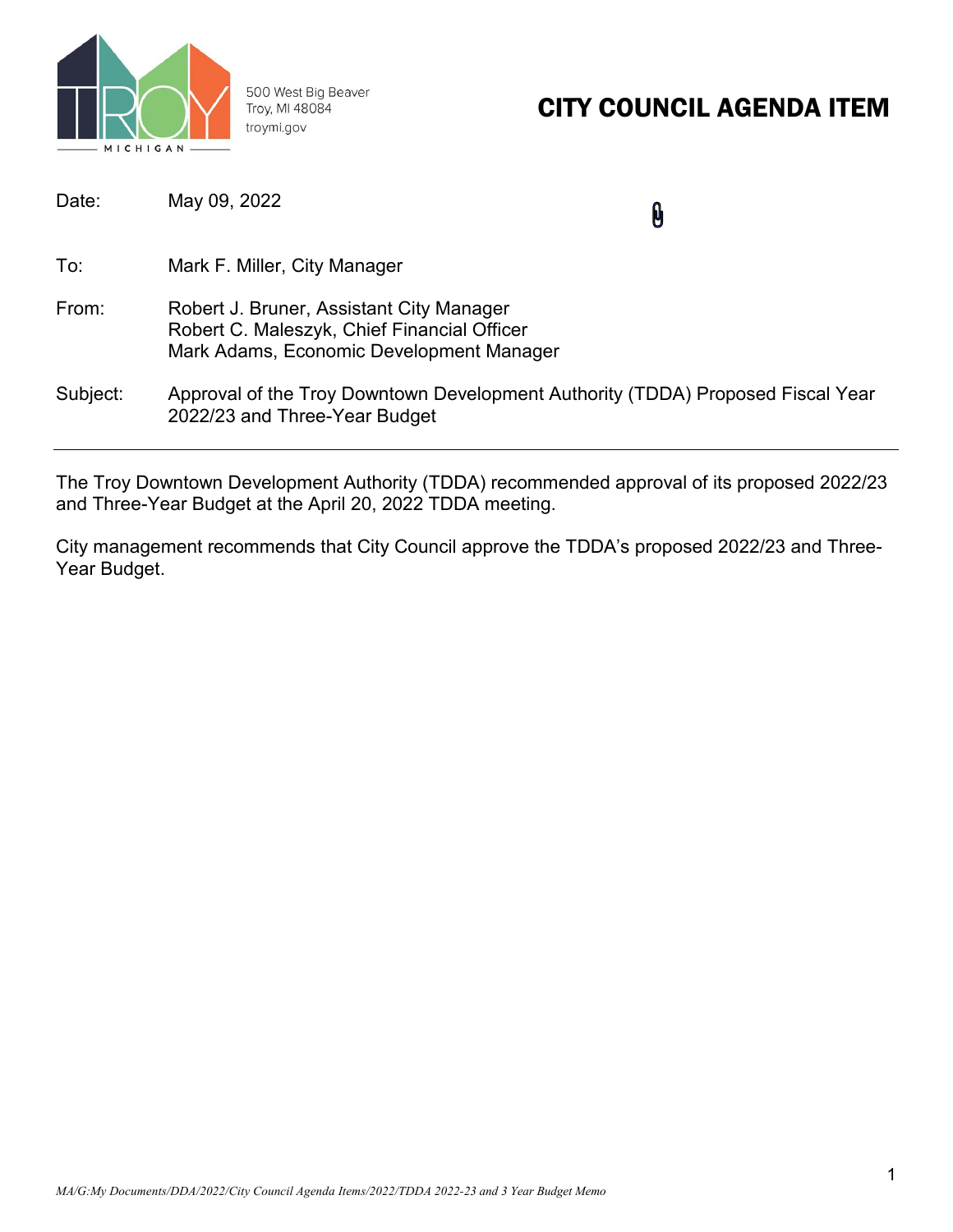

**County of Oakland, State of Michigan**

**2022/23 through 2024/25 Budget**

## **Introduction**

In order to prevent further deterioration and to encourage economic development of the Downtown District, the City of Troy established the Downtown Development Authority of the City of Troy (the TDDA) pursuant to Act 197 of 1975 (Act 197) which was recodified as 2018 PA 57. An ordinance adopted by the City Council of the City of Troy on July 12, 1993 and amended on September 28, 1998, February 7, 2000, August 5, 2002, December 16, 2002, June 4, 2007, October 7, 2013, July 24, 2017, and June 28, 2021.

The TDDA in it's first six Tax Increment Financing and Development Plans identified specific sources of funding to finance the implementation of a plan for physical improvements to the Downtown District identified in this plan as the Development Area.

The purpose of the Tax Increment Financing and Development Plans are to provide for the construction and financing of the necessary streets, sidewalks, street lighting, landscaping, parking garage and other facilities, Kmart and Civic Center projects, widening of Rochester and Big Beaver roads to improve traffic flow; provide and expand existing public facilities on the civic center site to serve the needs of the TDDA businesses and the citizens of the City of Troy; to fund improvements contained in the Big Beaver Corridor Study and to carry out the objectives of the TDDA so as to prevent the further deterioration of the Downtown Development Area while preserving and promoting economic growth for the benefit of all taxing units located within and benefited by the Troy Downtown Development Authority.

The TDDA issued three separate bond issues in 2001, 2002 and 2003. The bonds were "naked tax increment bonds" secured solely by the tax increment revenues to be derived from the properties in the Downtown District. This is rare in Michigan and was based on the then perceived strength of the Downtown District's taxable values and the ability of properties in the Downtown District to generate sufficient tax increment revenues to pay the debt service on the bonds. While the City has a AAA rating, its full faith and credit was not utilized or pledged for these three bond issues.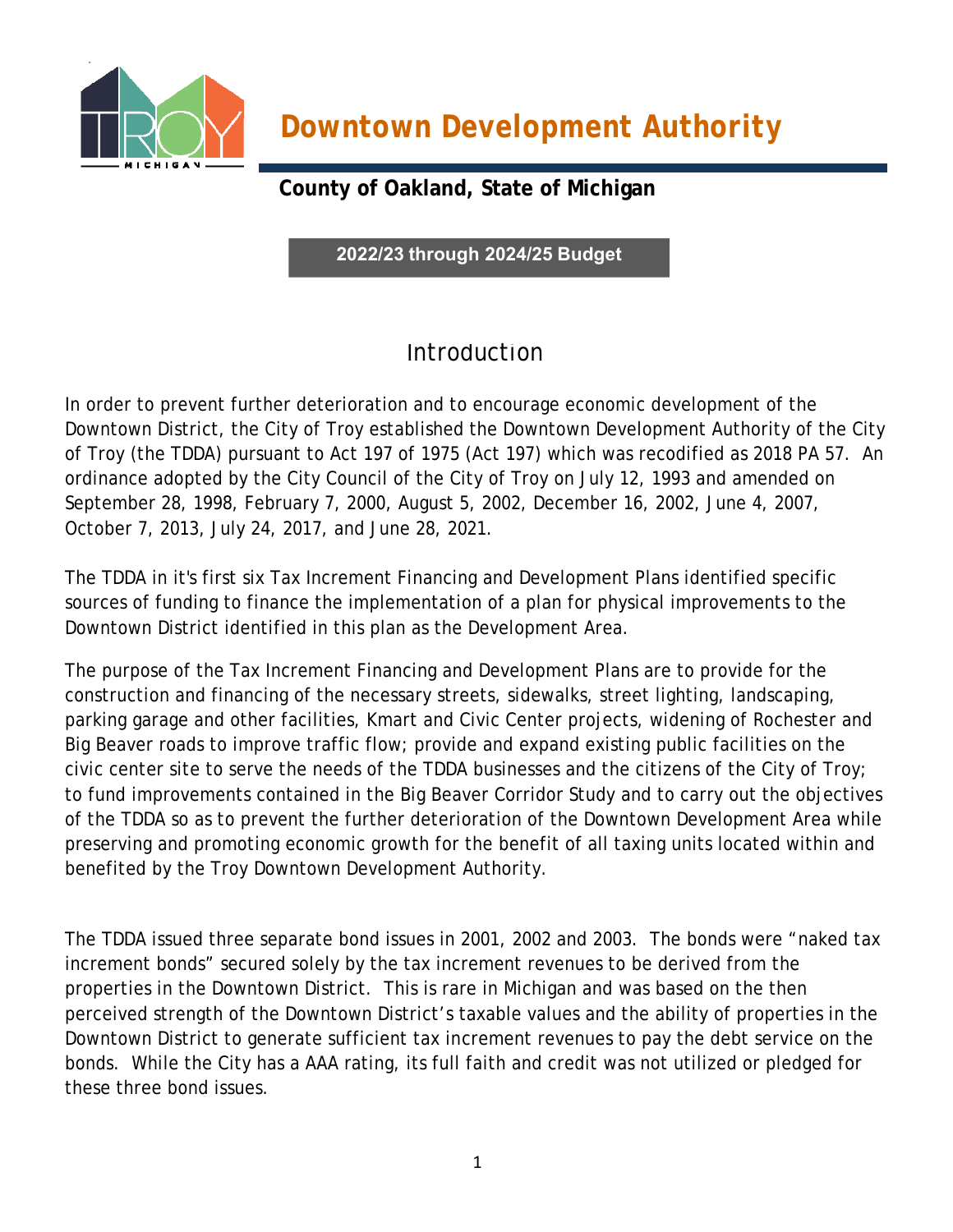

### **County of Oakland, State of Michigan**

The initial value of the district in 1993 was \$309,192,270. In comparison, the projected value for 2022/2023 is \$456,004,500 and the captured value is \$146,812,230. Prior to 2013, there was a decreased separation between the base year value and current taxable value, which created a revenue stream reduction trending toward elimination. This created a situation in which the TDDA would not be able to service the three bond issues and default was imminent.

On October 7, 2013, a new Tax Increment Financing and Development Plan was approved. The revised Plan eliminated properties that were a negative draw on the aggregate value of the TDDA. The Plan authorized three functions: debt service, maintenance costs and administrative fees. In addition, the TDDA and Plan were extended to 2033. Finally, the City of Troy issued bonds backed by the full faith and credit of the City, including it's AAA bond rating to pay off the three TDDA bond series. This budget demonstrates that the revision of the Plan provides for sufficient revenue to service the City of Troy bonds and thereby eliminates the threat of default of the TDDA bonds. Lastly, the 2013 bonds were refinanced in October 2020 to further reduce both principal and interest and again lessen the treat of default of the the TDDA bonds.

On July 24, 2017 the Development Plan was amended to authorize the Quality Development Initiative (QDI). The QDI utilizes 60% of the annual tax increment increase of the target property to be used for public facilities and enhancement. The funds may be used to financially assist a developer on an annual basis for a portion of the cost of needed public improvements. The DDA is now allowed to use surplus funds after servicing the "City Bonds", for modest marketing expenditures, in addition to maintenance and administrative costs.

The last Plan Revision was approved by the Troy City Council on June 28, 2021.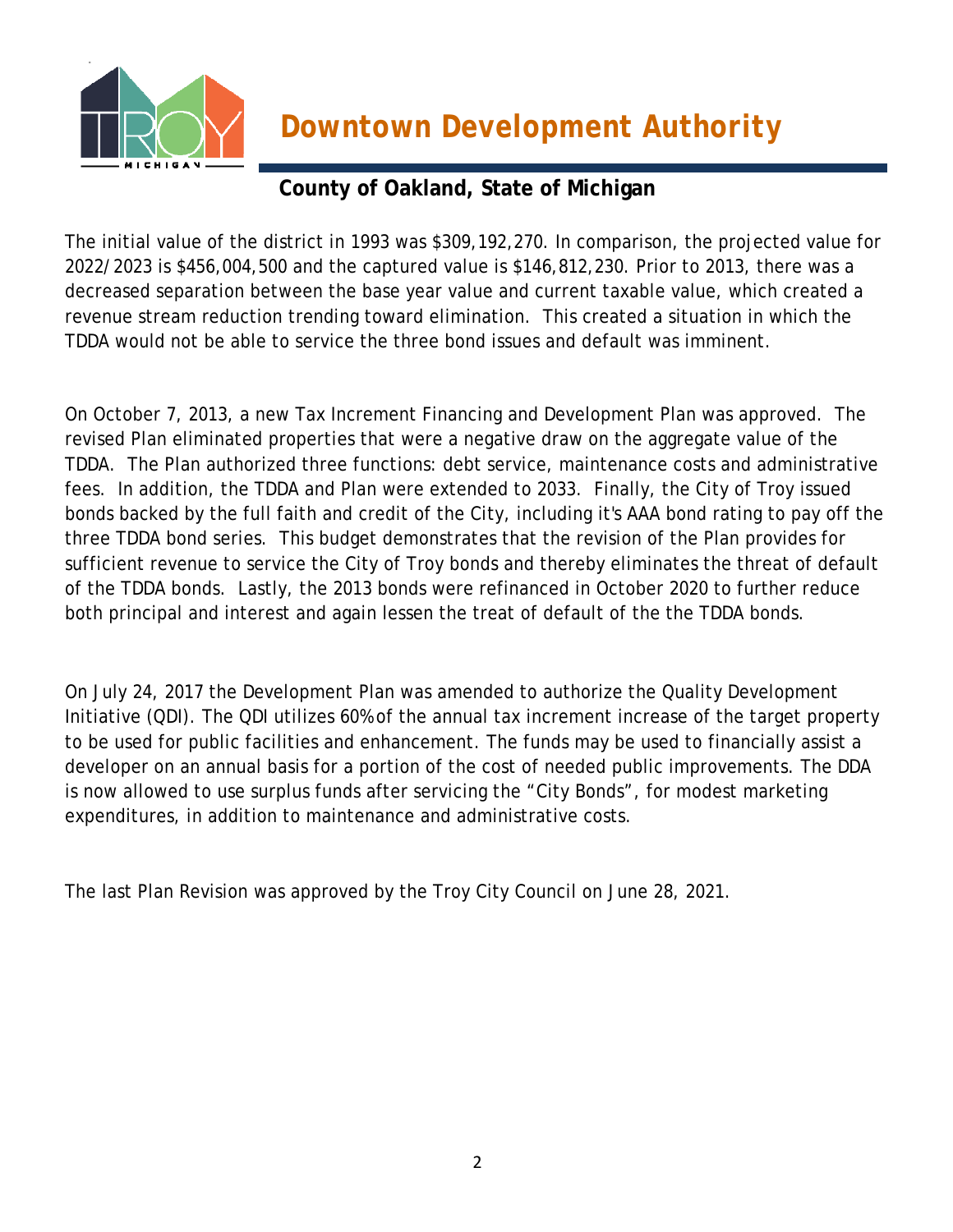

### **County of Oakland, State of Michigan**

#### **2021 2022 2022 2023 2024 2025 Actual Estimated Budget Budget Budget Budget REVENUE** Property Taxes \$ 1,676,790 \$ 1,477,500 \$ 1,482,770 \$ 2,186,300 \$ 2,458,140 \$ 2,600,850 State Revenue Sharing-EMPP Parking Deck Repayment 4,029,736 - - - - - Interest Income/Other (21,395) 10,000 10,000 11,000 12,000 13,000 **Total Revenues 5,685,131 1,487,500 1,492,770 2,197,300 2,470,140 2,613,850 EXPENDITURES** Administrative Expenses 27,000 50,000 50,000 52,000 54,000 56,000 Audit Fees 5,100 3,200 3,200 3,500 3,600 3,700 Tax Tribunals - - 25,000 25,000 25,000 25,000 Quality Development Initiative (QDI) 36,466 45,380 45,380 47,195 49,083 51,046 Big Beaver Corridor Maintenance 232,777 343,463 322,995 525,860 537,280 349,150 Debt Service-Series 2013/2020 3,990,962 596,663 596,663 629,895 702,857 819,107 District Promotion - - 25,000 25,000 25,000 25,000 Other expenditures 2,719 1,450 1,450 1,450 1,450 1,450 1,450 1,450 **TOTAL - EXPENDITURES 4,295,024 1,040,156 1,069,688 1,309,900 1,398,270 1,330,453 SURPLUS (USE) OF FUND BALANCE 1,390,107 447,344 423,082 887,400 1,071,870 1,283,397**  BEGINNING FUND BALANCE 1,003,560 2,393,667 2,393,667 2,841,011 3,728,411 4,800,281 **ENDING FUND BALANCE 2,393,667 \$ 2,841,011 \$ 2,816,749 \$ 3,728,411 \$ 4,800,281 \$ 6,083,677 \$ 2022/23 through 2024/25 Budget**

#### **Captured Taxable Value**

|                                                         | 2022/23           | 2023/24           | 2024/25           |         |
|---------------------------------------------------------|-------------------|-------------------|-------------------|---------|
|                                                         | Taxable           | Taxable           | Taxable           |         |
| Real Base Taxable Value (1993 initial/Revised 2013)     | 244,924,440<br>\$ | 244,924,440<br>S. | 244,924,440<br>\$ |         |
| Real Taxable Value                                      | 365,085,100       | 383, 339, 355     | 392,922,839       |         |
| <b>Real Captured Value</b>                              | 120,160,660       | 138,414,915       | 147,998,399       |         |
| Personal Base Taxable Value (1993 initial/Revised 2013) | 64,267,830        | 64,267,830        | 64,267,830        |         |
| Personal Taxable Value                                  | 90,919,400        | 90,919,400        | 90,919,400        |         |
| <b>Personal Captured Value</b>                          | 26,651,570        | 26,651,570        | 26,651,570        |         |
| <b>Total Captured Value</b>                             | \$146,812,230     | \$165,066,485     | 174,649,969<br>S. |         |
|                                                         | Oakland           | <b>Oakland</b>    | City of           |         |
|                                                         | County            | Comm. College     | <b>Troy</b>       |         |
| <b>Millage Rates</b>                                    | 4.5691            | 1.5057            | 8.817             | 14.8918 |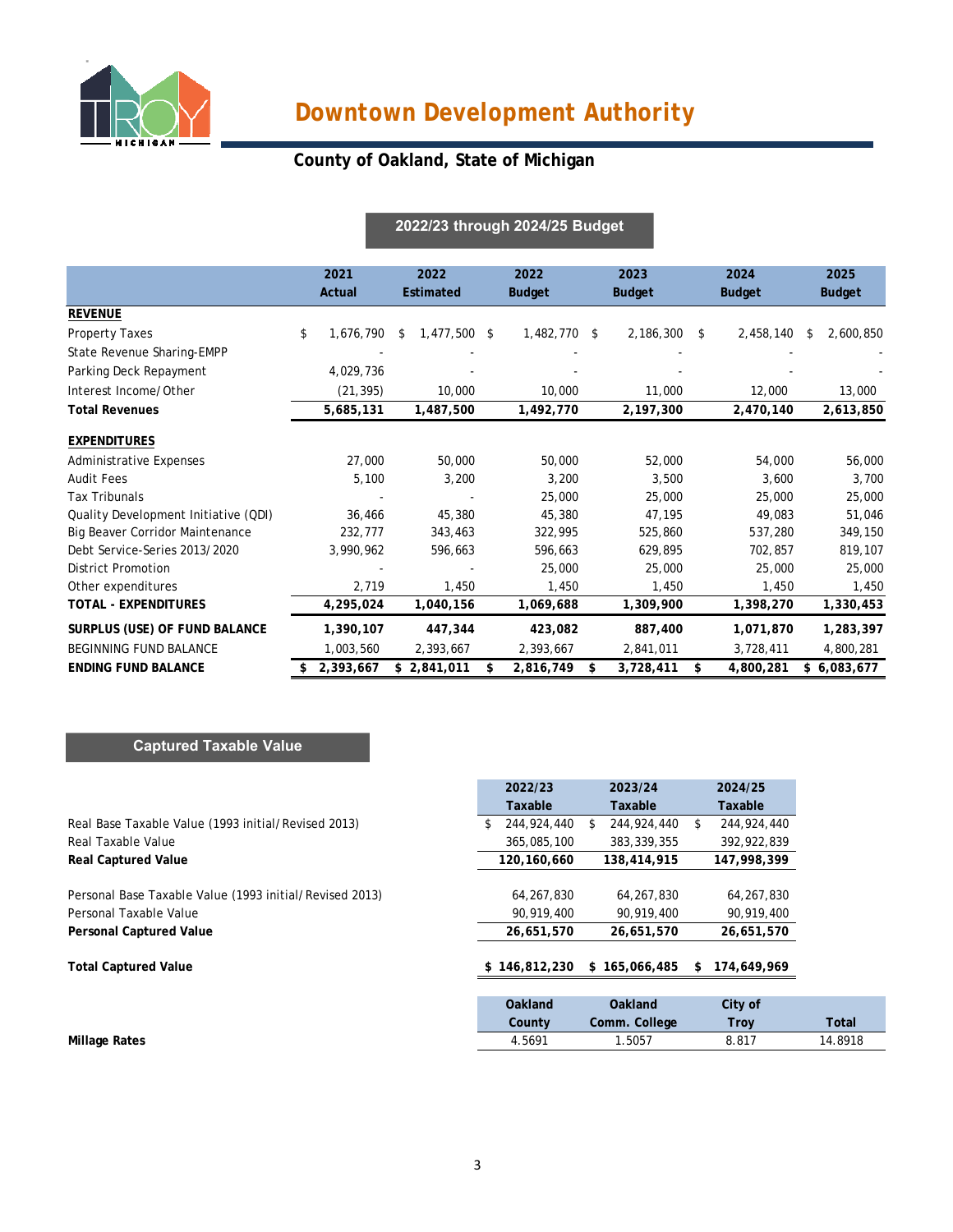

## **County of Oakland, State of Michigan**

|             |                                  |                              | <b>Projected Tax Capture to Debt</b><br><b>Schedule</b> |           |                                            |                                 |             |  |
|-------------|----------------------------------|------------------------------|---------------------------------------------------------|-----------|--------------------------------------------|---------------------------------|-------------|--|
|             |                                  | <b>Revenues</b>              |                                                         |           | Debt Service - Series 2013 and Series 2020 |                                 |             |  |
| Year        | <b>Total</b><br>Taxable<br>Value | Captured<br>Taxable<br>Value | Captured<br>Tax<br><b>Revenues</b><br>14.8918           | Principal | <b>Interest</b>                            | Total<br>Debt<br><b>Service</b> | <b>Net</b>  |  |
| 2022/2023   | 456,004,500                      | 146,812,230                  | 2,186,300                                               | 485,000   | 144,895                                    | 629,895                         | 1,556,405   |  |
| 2023/2024   | 474,258,755                      | 165,066,485                  | 2,458,140                                               | 560,000   | 142,857                                    | 702,857                         | 1,755,283   |  |
| 2024/2025   | 483,842,239                      | 174,649,969                  | 2,600,850                                               | 680,000   | 139,107                                    | 819,107                         | 1,781,743   |  |
| 2025/2026** | 493,519,084                      | 184,326,814                  | 2,744,960                                               | 805,000   | 133,284                                    | 938,284                         | 1,806,676   |  |
| 2026/2027   | 503,389,465                      | 194, 197, 195                | 2,891,950                                               | 840,000   | 125,135                                    | 965,135                         | 1,926,815   |  |
| 2027/2028   | 513,457,255                      | 204, 264, 985                | 3,041,870                                               | 1,075,000 | 113,472                                    | 1,188,472                       | 1,853,398   |  |
| 2028/2029   | 523,726,400                      | 214,534,130                  | 3,194,800                                               | 1,040,000 | 98,180                                     | 1,138,180                       | 2,056,620   |  |
| 2029/2030   | 534,200,928                      | 225,008,658                  | 3,350,780                                               | 1,000,000 | 81,125                                     | 1,081,125                       | 2,269,655   |  |
| 2030/2031   | 544,884,946                      | 235,692,676                  | 3,509,890                                               | 975,000   | 63,623                                     | 1,038,623                       | 2,471,267   |  |
| 2031/2032   | 555,782,645                      | 246,590,375                  | 3,672,170                                               | 930,000   | 45,561                                     | 975,561                         | 2,696,609   |  |
| 2032/2033   | 566,898,298                      | 257,706,028                  | 3,837,710                                               | 880,000   | 27,266                                     | 907,266                         | 2,930,444   |  |
| 2033/2034   | 578,236,264                      | 269,043,994                  | 4,006,550                                               | 835,000   | 9,072                                      | 844,072                         | 3, 162, 478 |  |

 $**$  = 2% Increase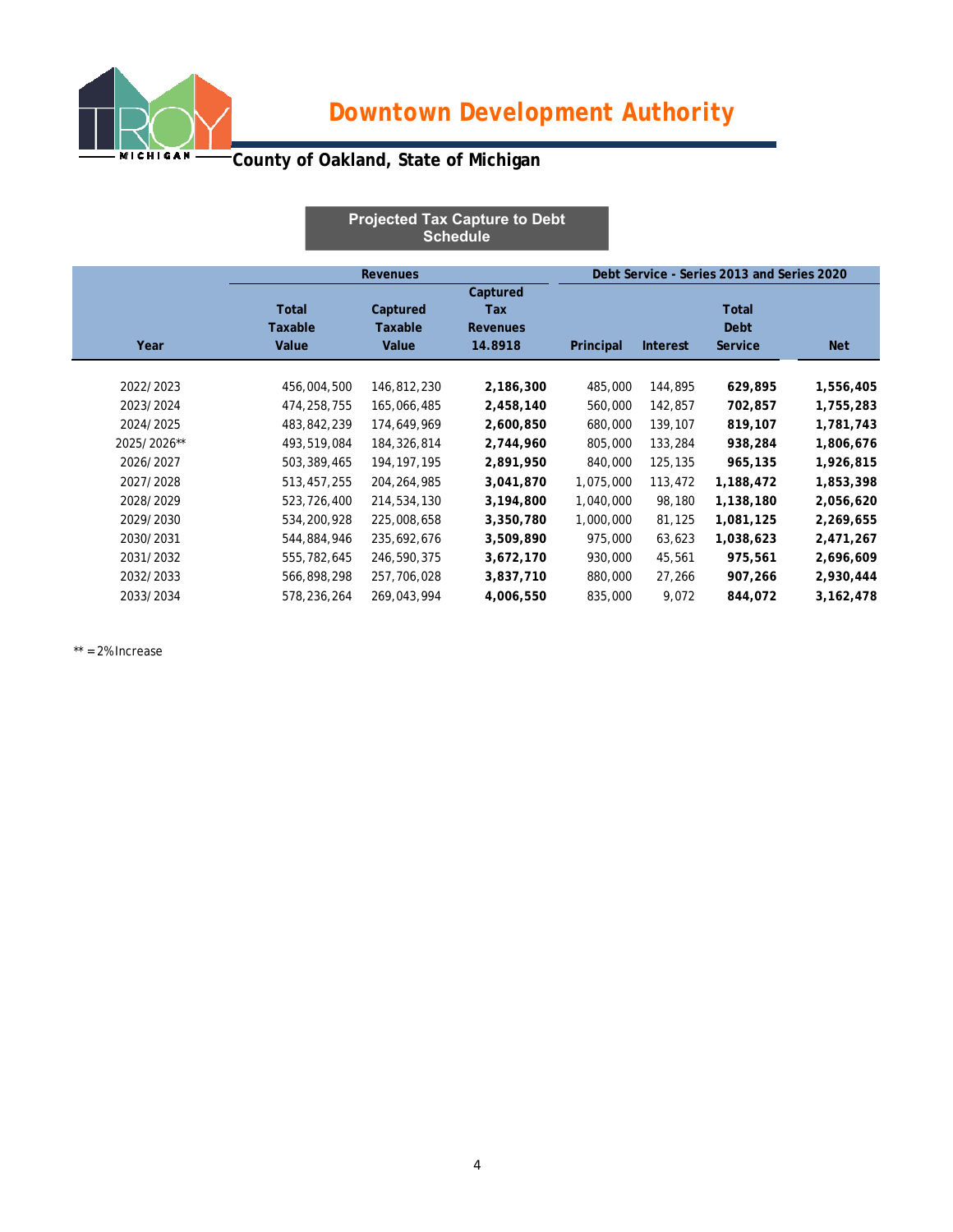

### **County of Oakland, State of Michigan**

## TAX INCREMENT PROCEDURE

Tax increment revenue to be transmitted to the TDDA is generated when the current taxable value of all properties within a development area exceeds the initial assessed value of the properties. The initial assessed value is defined in Act 197 as the assessed value of all taxable property within the boundaries of the development area at the time the ordinance establishing the tax increment financing plan is approved, as shown by the most recent assessment roll of the municipality for which equalization has been completed at the time the ordinance is adopted. The current assessed value refers to the assessed value of all properties, real and personal, within the development area as established each year subsequent to the adoption of the tax increment financing plan. The amount in any one year by which the current taxable value exceeds the initial assessed value, including real and personal property, is defined as the "captured taxable value". The tax increment revenue transmitted to the TDDA results from applying the total tax levy of taxing units within the development area to the captured taxable value.

Increases in assessed values within a development area which result in the generation of tax increment revenues, can result from any of the following:

- a. Construction of the new development occurring after the date establishing the "initial assessed value".
- b. Construction of new rehabilitation, remodeling alterations, or additions accruing after the date establishing the "initial assessed value".
- c. Increases in property values which occur for any other reason.

Tax increment revenues transmitted to the TDDA can be pledged for debt service on general obligation tax increment bonds issued by the municipality or tax increment revenue bonds issued by the TDDA.